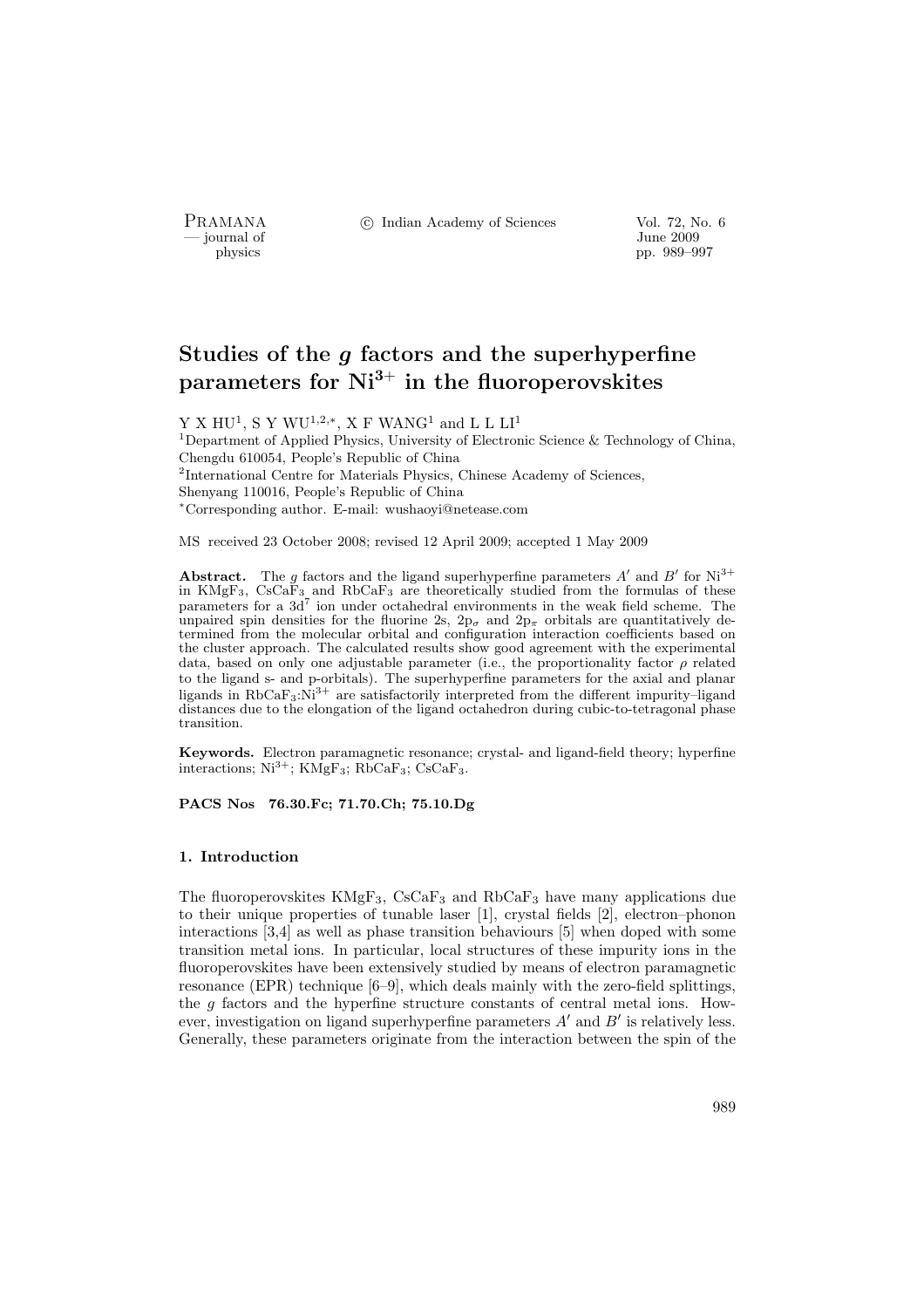unpaired electrons of a metal and the nuclear spin of the ligand, and play an important role in understanding spin states and electronic structures of paramagnetic ions in crystals. For example, the superhyperfine parameters (as well as the  $q$  factors) of  $\rm Ni^{3+}$  in  $\rm KMgF_3$ , CsCaF<sub>3</sub> and RbCaF<sub>3</sub> were measured decades ago [10–12]. To interpret the experimental superhyperfine parameters, theoretical investigations were performed on the strong field perturbation method [10,12–14]. Nevertheless, there seems to be some shortcomings in their treatments. First, the strong field scheme may not be suitable for  $Ni^{3+}$  in the fluoroperovskites, since their crystal fields are actually not strong enough, especially when compared to those for  $Pt^{3+}$  in oxides [15]. In fact, the ground state of  $3d^7$  ions under weak crystal fields is  ${}^4T_1$  of high spin  $(S = 3/2)$ , corresponding to the g factors close to 4. However, the ground state would be <sup>2</sup>E of low spin ( $S = 1/2$ ) for the case of strong fields, corresponding to the g values  $\sim$ 2 [16,17]. Thus, the [NiF<sub>6</sub>]<sup>3–</sup> clusters in the fluoroperovskites should be treated as the case of weak fields, in view of the experimental g factors (∼4.2 [10–12]). Second, some important parameters such as the unpaired spin densities  $f_s$ ,  $f_\sigma$  and  $f_\pi$  (note:  $f_\sigma \approx f_\pi$  usually assumed in the previous study) for the ligand 2s,  $2p\sigma$  and  $2p\pi$  orbitals were obtained by fitting the two experimental superhyperfine parameters  $A'$  and  $B'$ . Consequently, the different (anisotropic) contributions due to the admixtures of  $2p\sigma$  and  $2p\pi$  orbitals were neglected in the treatments [12–14]. Third, the g factors were not theoretically explained in a uniform way.

In order to overcome the above imperfections and to study the  $q$  factors and the superhyperfine parameters of  $Ni^{3+}$  in the fluoroperovskites to a better extent, in this work, uniform calculations of the superhyperfine parameters (as well as the  $q$ ) factors) of these systems are carried out, by including the admixtures (configuration interactions) of the ground  ${}^4T_1(F)$  and the excited  ${}^4T_1(P)$  states from the weak field scheme. In addition, the related molecular orbital coefficients and the unpaired spin densities due to the admixtures between the 3d orbitals of  $Ni<sup>3+</sup>$  and 2s (or 2p) orbitals of F<sup>−</sup> are determined quantitatively and uniformly from the cluster approach.

## 2. Calculations

For a 3d<sup>7</sup> ion in an octahedron, the ground  ${}^{4}T_{1}(F)$  orbital triplet would split into one doublet, one quartet and one sextet, and interaction with excited states via the spin-orbit coupling can separate the sextet into one doublet and one quartet [16,17]. Normally, the experimental EPR spectra are mainly related to the lowest Kramers doublet. In the following, the cluster approach is adopted to deal with the covalency (or admixtures) between the impurity and the ligand orbitals.

From the cluster approach, the one-electron basis function can be expressed as [18]:

$$
\Psi_{\pi} = N_{\pi}^{1/2} (|d_{\pi}\rangle - \lambda_{\pi} | \chi_{p\pi} \rangle),
$$
  
\n
$$
\Psi_{\sigma} = N_{\sigma}^{1/2} (|d_{\sigma}\rangle - \lambda_{\sigma} | \chi_{p\sigma}\rangle - \lambda_{s} | \chi_{s} \rangle),
$$
\n(1)

where  $\gamma$  (=  $\pi$  or  $\sigma$ ) denotes the two components of a single 3d electron in  $O_h$  group.  $|d_{\gamma}\rangle$  stands for the d orbital of the central metal ion.  $|\chi_{p\gamma}\rangle$  and  $|\chi_{s}\rangle$  are the ligand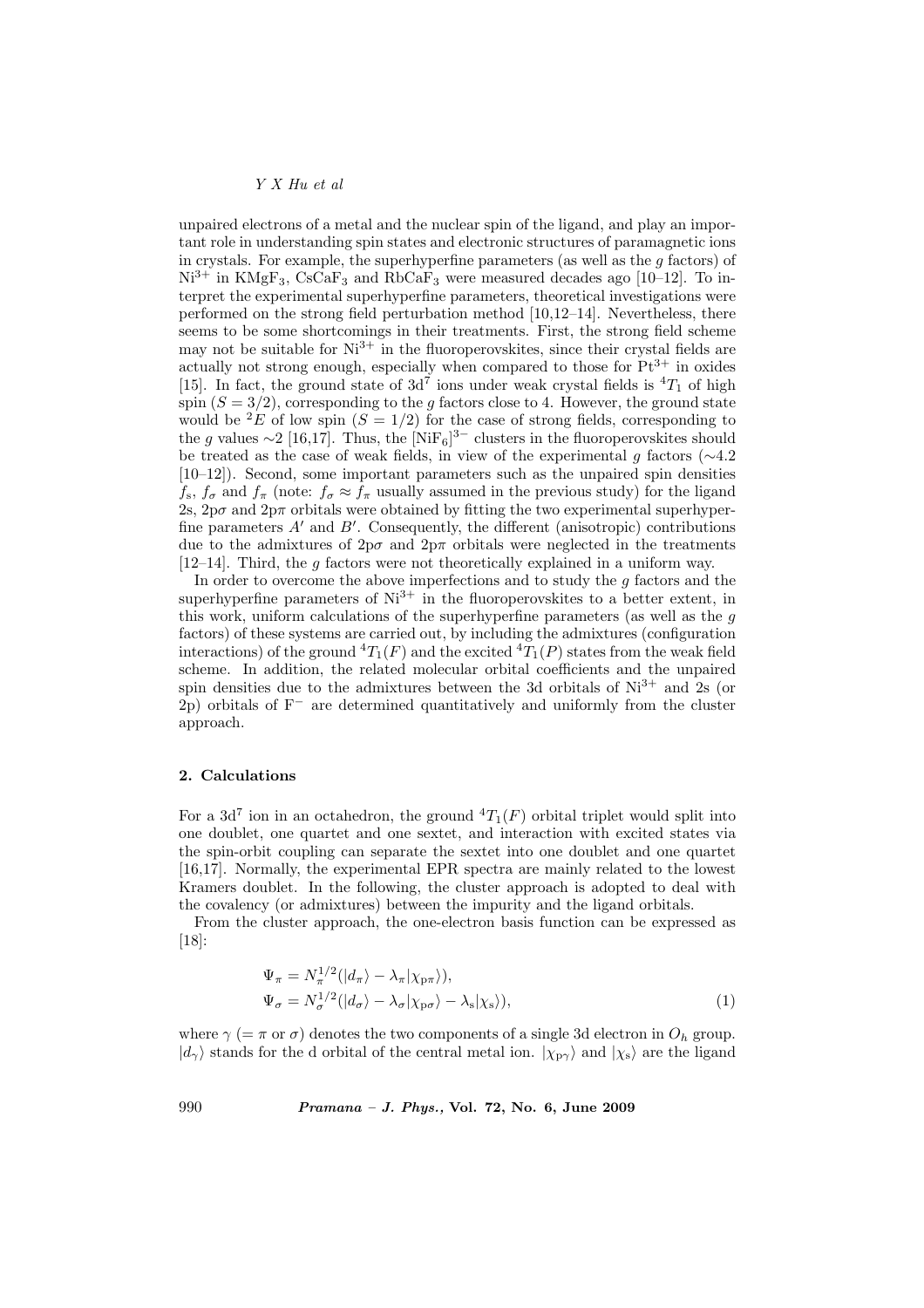### Studies of the g factors and the superhyperfine parameters for  $Ni^{3+}$

p and s orbitals, respectively.  $N_{\pi}$  and  $N_{\sigma}$  are the normalization factors, and  $\lambda_i$  (i  $=\pi$ ,  $\sigma$ , s) are the orbital admixture coefficients for the corresponding orbitals. The one-electron basis functions satisfy the normalization conditions:

$$
N_{\pi}(1 + \lambda_{\pi}^{2} - 2\lambda_{\pi}S_{\pi}) = 1, \quad N_{\sigma}[1 + \lambda_{\sigma}^{2} + \lambda_{\rm s}^{2} - 2\lambda_{\sigma}S_{\sigma} - 2\lambda_{\rm s}S_{\rm s}] = 1. \quad (2)
$$

Because of the covalency effect due to the orbital admixtures between the central ion and the ligands, the interelectronic electrostatic repulsion of the  $3d^7$  ion in a crystal can be weaker than that for a free state. Utilizing the Mulliken approximation [19] and neglecting the small terms of  $\lambda_{\gamma}^{3}$  and  $\lambda_{\gamma}^{4}$  in the electrostatic repulsion energies, one can obtain the approximate relationships [20]:

$$
N^{2} = N_{\pi}^{2} (1 + \lambda_{\pi}^{2} S_{\pi}^{2} - 2\lambda_{\pi} S_{\pi}),
$$
  
\n
$$
N^{2} = N_{\sigma}^{2} (1 + \lambda_{\sigma}^{2} S_{\sigma}^{2} + \lambda_{\pi}^{2} S_{\pi}^{2} - 2\lambda_{\sigma} S_{\sigma} - 2\lambda_{\pi} S_{\pi}),
$$
\n(3)

where  $N$  is the average covalency factor, characteristic of the reduction of the Racah parameters for a 3d<sup>7</sup> ion in crystals.  $S_i$  ( $i = \pi$ ,  $\sigma$ , s) are the corresponding group overlap integrals. From eqs. (2) and (3), these molecular orbital coefficients can be determined. Generally, the orbital admixture coefficients increase by increasing the group overlap integrals, and one can approximately apply the proportional relationship  $\lambda_s/S_s \approx \rho(\lambda_{\sigma}/S_{\sigma})$  within the same  $\sigma$  component. Here the proportionality factor  $\rho$  is usually taken as an adjustable parameter. Then, the spin-orbit coupling coefficients  $\zeta$ ,  $\zeta'$  and the orbital reduction factors k, k' are expressed from the cluster approach [20]:

$$
\zeta = N_{\pi}(\zeta_{d}^{0} + \lambda_{\pi}^{2}\zeta_{p}^{0}/2), \quad \zeta' = (N_{\pi}N_{\sigma})^{1/2}(\zeta_{d}^{0} - \lambda_{\pi}\lambda_{\sigma}\zeta_{p}^{0}/2),
$$
  
\n
$$
k = N_{\pi}(1 + \lambda_{\pi}^{2}/2), \quad k' = (N_{\pi}N_{\sigma})^{1/2}[1 - \lambda_{\pi}(\lambda_{\sigma} + A_{\sigma})]/2],
$$
 (4)

where  $\zeta_d^0$  and  $\zeta_p^0$  are, respectively, the spin-orbit coupling coefficients of the free 3d<sup>7</sup> and ligand ions. The integral A denotes  $R(\chi_s|\partial/\partial x|\chi_{px})$ , with the Ni–F distance R.

The perturbation formula of the g factor of a  $3d^7$  ion in the octahedra can be given as follows [8]:

$$
g = \frac{10}{3} + \frac{2}{3}k\alpha + 5k'\zeta'\varepsilon^2/(2\Delta),\tag{5}
$$

with

$$
\alpha \approx \frac{3}{2}\varepsilon^2 - \tau^2. \tag{6}
$$

Here  $\Delta$  is the energy separation between the ground  ${}^4T_1(F)$  and the excited  ${}^4T_2(F)$ states, which can be obtained from the energy matrices of a  $3d^7$  ion in cubic  $(O_h)$ symmetry. The configuration interaction coefficients  $\varepsilon$  and  $\tau$  stand for the admixtures between the ground  ${}^4T_1(F)$  and the excited  ${}^4T_1(P)$  states, which obey the normalization condition

$$
\varepsilon^2 + \tau^2 = 1\tag{7}
$$

Pramana – J. Phys., Vol. 72, No. 6, June 2009 991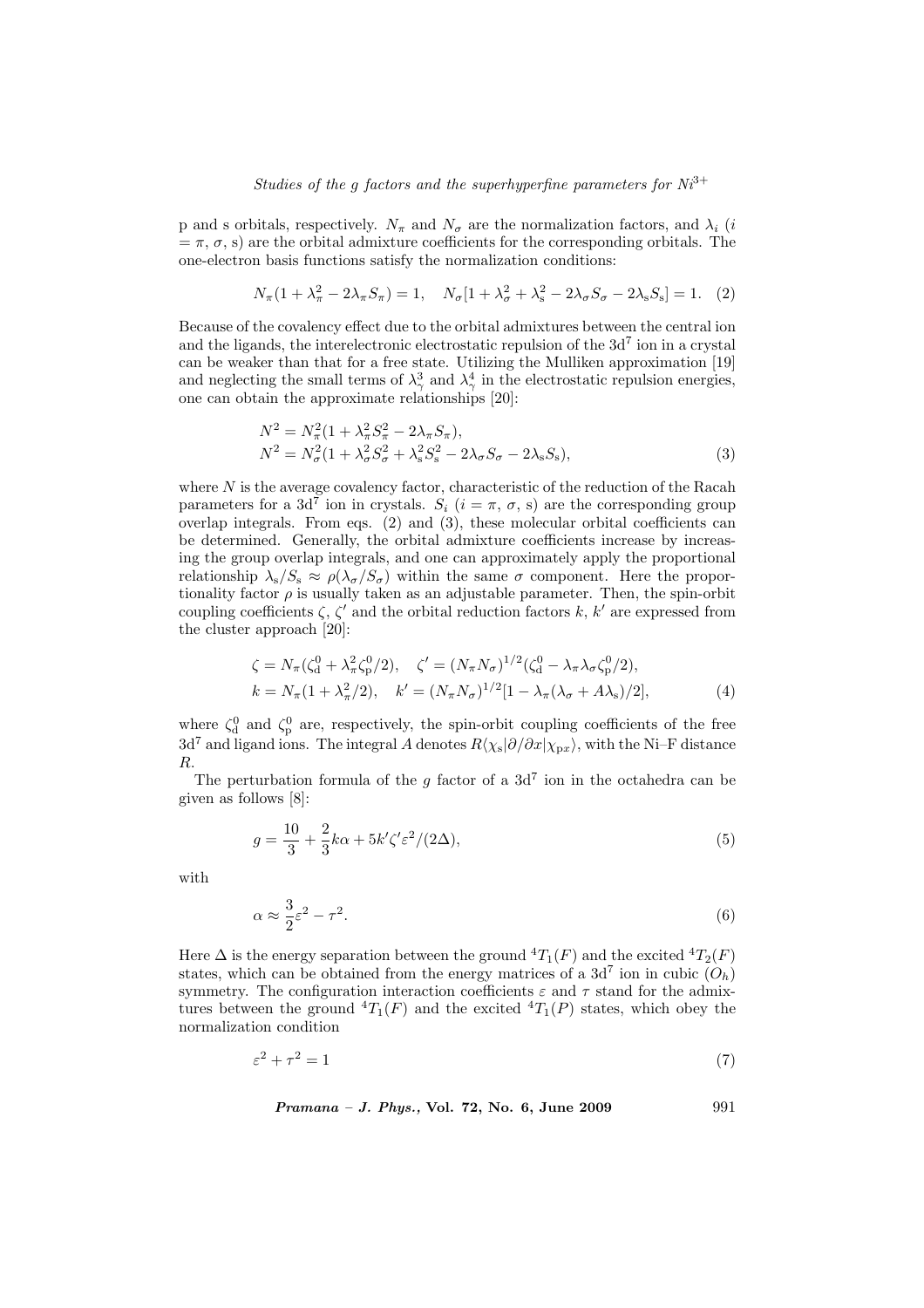and the relationship for the ratio

$$
\tau/\varepsilon \approx \frac{-4Dq}{15B - 6Dq} \tag{8}
$$

from the weak field energy matrices of a  $3d^7$  ion in cubic symmetry. Here,  $Dq$ and  $B$  are the cubic field parameter and the Racah parameter of a  $3d^7$  ion in a crystal, respectively. As stated in §1, the weak field scheme can be more suitable to explain the g factors and superhyperfine parameters of  $3d^7$  ions in octahedra. So, the relationship  $\tau/\varepsilon \approx 6B/(9B + 10Dq)$  in the previous works [10,12–14] based on the strong field scheme should be replaced by eq. (8) here.

The superhyperfine parameters  $A'$  and  $B'$  of the fluorine ligand can be expressed as [10,18]:

$$
A' = A_s + 2A_D + A_p, \quad B' = B_s - A_D + B_p,\tag{9}
$$

where  $A_s$  and  $B_s$  stand for the contributions from the contact interactions through fluorine 2s orbitals.  $A_p$  and  $B_p$  denote the contributions from the fluorine 2p orbitals.  $A_D$  is the dipole–dipole interaction term, indicating the interaction between the electron distribution of the central ion and the fluorine ligand nucleus. It can be expressed as:  $A_D = g\beta g_p \beta_n / R^3$ . Here g is the g factor of the central metal ion and R is the effective impurity–ligand distance.  $g_n$ ,  $\beta$  and  $\beta_n$  are, respectively, the nuclear g value, the electron Bohr magneton and nuclear magneton.

Utilizing the relationships (eqs (7) and (8)) for  $\varepsilon$  and  $\tau$  as well as the formulas in refs [10,18], the parameters  $A_s$  and  $B_s$  are written as follows:

$$
A_{\rm s} = A_{\rm s}^0 N_{\sigma} \lambda_{\rm s}^2 (5\varepsilon^2 + 2\tau^2)/27, \quad B_{\rm s} = A_{\rm s}^0 N_{\sigma} \lambda_{\rm s}^2 (20\varepsilon^2 + 11\tau^2)/108, \quad (10)
$$

with  $A_{\rm s}^0 = (8\pi/3)g_{\rm s}\beta g_{\rm n}\beta_{\rm n}|\phi(0)|^2 \approx 1.503$  cm<sup>-1</sup> [12]. Here,  $g_{\rm s}$  (=2.0023) is the pure spin g factor of electron and  $\phi(0)$  is the wave function of the fluorine 2s orbital at the nucleus. The term  $N_{\sigma} \lambda_s^2/3$  ( $\approx f_s$ ) accounts for the unpaired spin density of the fluorine 2s orbitals.

 $A_{\rm p}$  and  $B_{\rm p}$  can also be expressed in terms of  $\varepsilon$  and  $\tau$  and the molecular orbital coefficients as follows:

$$
A_{\rm p} = A_{\rm p}^{0} \left[ \frac{N_{\sigma} \lambda_{\sigma}^{2}}{3} (4 - 5\kappa') \left( \frac{\varepsilon^{2}}{6} + \frac{\tau^{2}}{45} \right) - \frac{N_{\pi} N_{\sigma} \lambda_{\pi} \lambda_{\sigma} \varepsilon \tau}{30\sqrt{3}} + \frac{N_{\pi} \lambda_{\pi}^{2}}{3} \left( \frac{11 - 10\kappa'}{45} \varepsilon^{2} - \frac{9 + 10\kappa'}{30} \tau^{2} \right) \right],
$$
  
\n
$$
B_{\rm p} = A_{\rm p}^{0} \left\{ -\frac{N_{\sigma} \lambda_{\sigma}^{2} (2 + 5\kappa')}{3} \left( \frac{\varepsilon^{2}}{18} + \frac{11\tau^{2}}{360} \right) - \frac{11 N_{\pi} N_{\sigma} \lambda_{\pi} \lambda_{\sigma} \varepsilon \tau}{60\sqrt{3}} + \frac{N_{\pi} \lambda_{\pi}^{2}}{3} \left[ \frac{(1 - 5\kappa') \varepsilon^{2}}{30} + \frac{(5 - 70\kappa') \tau^{2}}{180} \right] \right\}.
$$
 (11)

Here  $A_p^0 = 2g_s\beta_n\beta_n\langle r^{-3}\rangle_p \approx 0.2145$  cm<sup>-1</sup> [12], with  $\langle r^{-3}\rangle_p$  the expectation value of the inverse cube of the radial wave function of the p orbital.  $\kappa'$  stands for the core polarization constant of the fluorine ligand. The terms  $N_{\sigma} \lambda_{\sigma}^2/3$  and  $N_{\pi} \lambda_{\pi}^2/4$ account for the unpaired spin densities  $f_{\sigma}$  and  $f_{\pi}$  of the fluorine  $2p\sigma$  and  $2p\pi$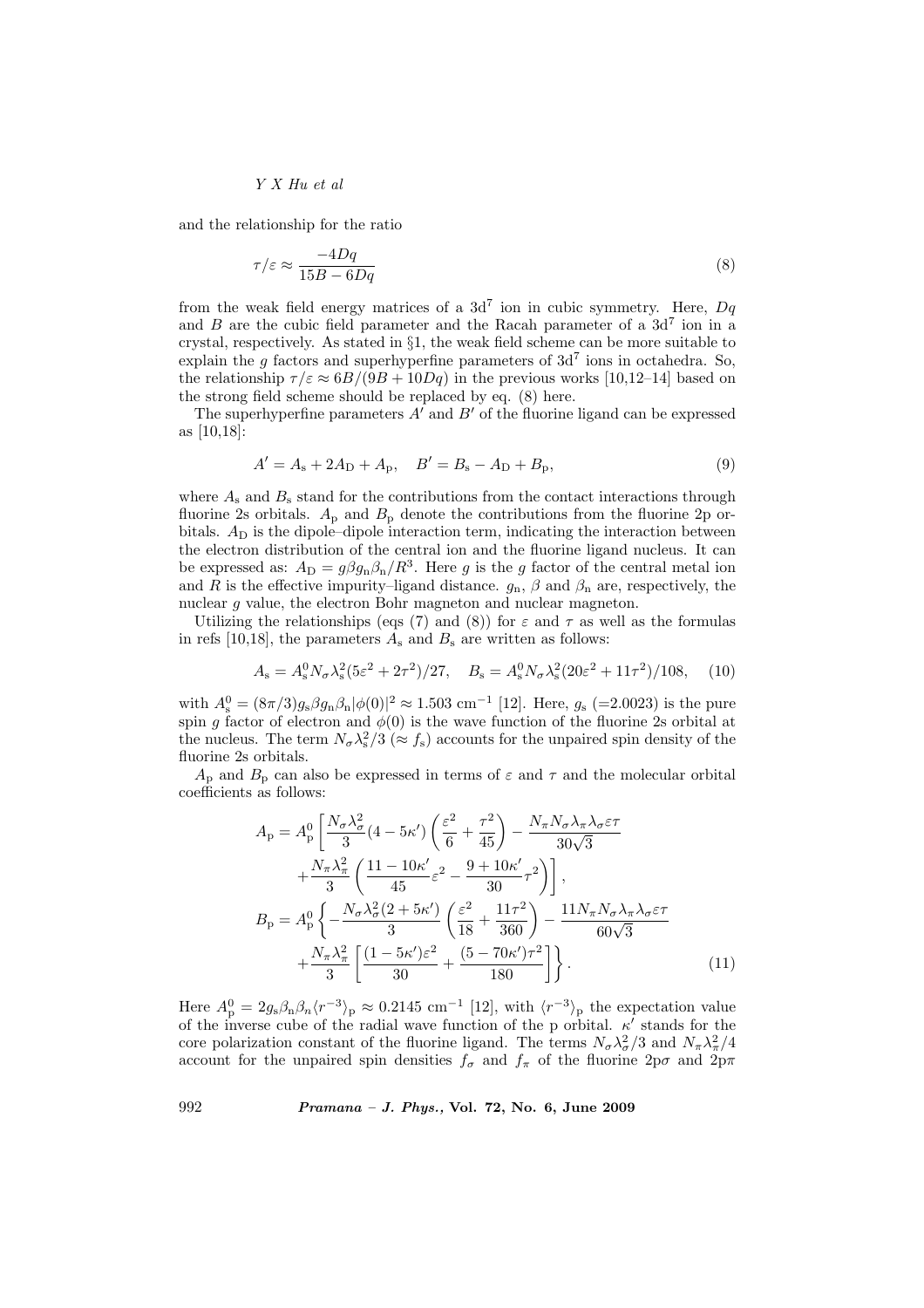## Studies of the g factors and the superhyperfine parameters for  $Ni^{3+}$

orbitals, respectively. It is noted that in the previous studies the unpaired spin densities were usually determined by fitting two experimental superhyperfine parameters [10,12,13]. In addition, the relationship  $f_{\sigma} \approx f_{\pi}$  was approximately adopted by neglecting the difference between two components of the fluorine 2p orbitals [10,12,13].

Generally speaking, since the ionic radius  $r_i \approx 0.74 \text{ Å}$  [21]) of the impurity Ni<sup>3+</sup> is dissimilar to the radius  $r_h \approx 0.86$  Å or 1.14 Å [21]) of the host cation  $Mg^{2+}$ (or  $Ca^{2+}$ ), the Ni–F distance R may be different from the corresponding cation– anion distance  $R_H$  (≈1.993, 2.262 and 2.227 Å [3]) in pure KMgF<sub>3</sub>, CsCaF<sub>3</sub> and RbCaF3. Fortunately, studies based on experimental superhyperfine interactions and extended X-ray absorption fine structure (EXAFS) measurements have verified that the correction  $\Delta R \approx (r_i - r_h)/2$  [22] may be induced relative to the host distance  $R_{\rm H}$  in view of the size and charge mismatching substitution. This means that the ligand octahedron around the impurity  $Ni^{3+}$  may suffer a uniform shrinkage  $\Delta R$  by about 0.06 Å or 0.2 Å for Ni<sup>3+</sup> in KMgF<sub>3</sub> or CsCaF<sub>3</sub> (RbCaF<sub>3</sub>). Second, since polyhedral compressibility increases linearly with the cube of bond length [23], the ligand octahedron in  $\text{CsCaF}_3$  (or  $\text{RbCaF}_3$ ) is easier to compress than that in  $KMgF_3$  due to the larger metal–ligand distance of the former. Thus, the above uniform contraction  $\Delta R$  of the metal–ligand bonds may be modified with a decrease (and an increase) for  $KMgF_3$  (and  $CsCaF_3$  or  $RbCaF_3$ ), respectively. Third,  $RbCaF_3:Ni^{3+}$  yields two groups of experimental superhyperfine parameters at 30 K due to the cubic-to-tetragonal phase transition [11], which can be described as the rotation of the  $[NiF_6]^{3-}$  octahedron around  $C_4$  axis by an angle  $\phi$  [24,25]. Because of the centrifugal force arising from the above rotation, the distance contraction  $\Delta R$  in RbCaF<sub>3</sub>:Ni<sup>3+</sup> may be reduced somewhat when compared with that in  $CsCaF<sub>3</sub>:Ni<sup>3+</sup>$ . Consequently, one can tentatively estimate the effective distances as 1.983, 2.042 and 2.040 Å (or ∆R ≈ 0.01, 0.22 and 0.187 Å) for KMgF<sub>3</sub>, CsCaF<sub>3</sub> and RbCaF<sub>3</sub>, respectively. Finally, the axial bond length  $R_a$  in RbCaF<sub>3</sub>:Ni<sup>3+</sup> is usually determined from the rotation angle  $\phi$  ( $\approx 5.2^\circ$  [11]) and the release factor  $k_{\rm rf}$  (≈0.94 [26]) as  $R_{\rm a} \approx R(1+k_{\rm rf}\phi^2)$  [27], yielding  $R_{\rm a} \approx 2.056$  Å. Since the axial distance  $R_a$  exhibits a slight ( $\sim$ 0.016 Å) elongation as compared to the planar length  $R_p$  (≈R≈2.040 Å), the resultant effective distance R should be polished as the average value  $(\approx (R_a + 2R_p)/3 \approx 2.045 \text{ Å})$  for RbCaF<sub>3</sub>:Ni<sup>3+</sup> here.

From the Slater-type SCF functions  $[28,29]$  and the distances  $R$ , the group overlap integrals  $S_i$  and the integral A are calculated and listed in table 1. Since no optical spectra for  $Ni^{3+}$  in  $KMgF_3$ ,  $CsCaF_3$  and  $RbCaF_3$  were reported, one can estimate the spectral parameters  $Dq$  and N from those ( $Dq \approx 1620$  cm<sup>-1</sup> and  $N \approx 0.767$ , with the distance  $R \approx 2$  Å [30]) for similar  $[NiF_6]^{3-}$  clusters in K<sub>3</sub>NiF<sub>6</sub>. According to the relationship  $Dq \propto R^{-n}$  (where  $n \approx 3.5-4.5$ ) [31,32] and the fact that the average covalency factor  $N$  increases slightly with the distance  $R$  [33], the spectral parameters of the studied systems are obtained and collected in table 1. Then the Racah parameter  $B \approx 1195N^2$  cm<sup>-1</sup> [34] can be calculated.

Thus, in the formula of the  $g$  factor, there is only one unknown magnitude, the proportionality factor  $\rho$ , which is taken as an adjustable parameter here. Substituting the above values in eq. (5) and matching the theoretical results to the experimental data, the proportionality factor  $\rho$  can be obtained and collected in table 1. Then the molecular orbital coefficients  $N_{\gamma}$  and  $\lambda_i$  are acquired from eqs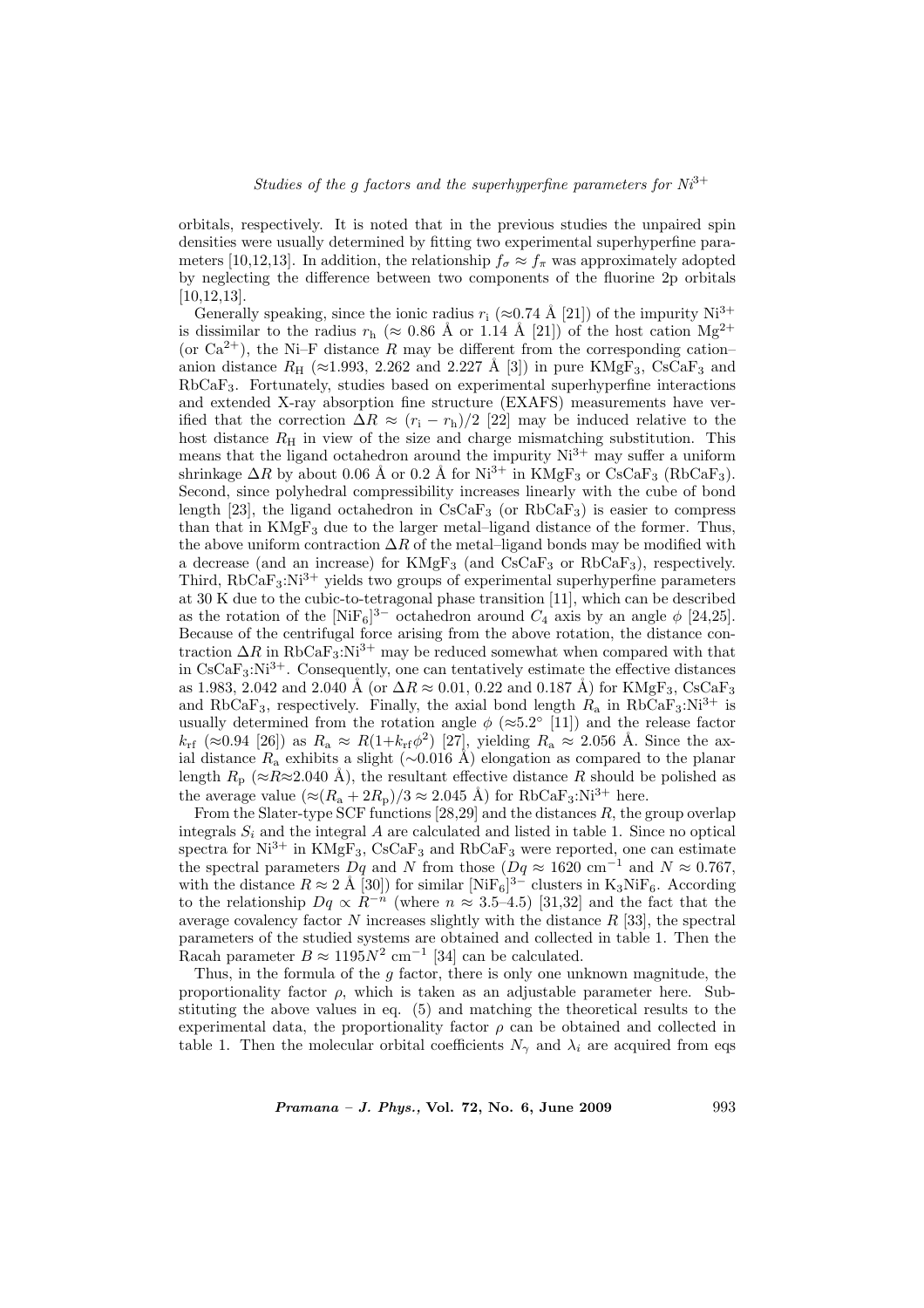**Table 1.** The effective impurity–ligand distance  $R$  (in  $\hat{A}$ ), the group overlap and A integrals, the cubic field parameter  $Dq$  (in cm<sup>-1</sup>) and the average covalency factor  $N$ , the fitted proportionality factor  $\rho$ , the molecular orbital coefficients  $N_{\gamma}$  ( $\gamma = \pi$  and  $\sigma$ ) and  $\lambda_i$  ( $i = \pi, \sigma$ , s) and the parameters in eq. (4) for  $\mathrm{Ni^{3+}}$  in  $\mathrm{KMgF_{3},\,CsCaF_{3}}$  and  $\mathrm{RbCaF_{3}}.$ 

| $\operatorname*{Host}% \left( X\right) \equiv\operatorname*{Host}X\text{,}$ | R            | $S_{\rm t}$     | $S_{\rm e}$        | $S_{\rm s}$       | $\boldsymbol{A}$ | Da      | N                | $\rho$ | $N_{\pi}$ |
|-----------------------------------------------------------------------------|--------------|-----------------|--------------------|-------------------|------------------|---------|------------------|--------|-----------|
| $KMgF_3$                                                                    | 1.983        | 0.0076          | 0.0279             | 0.0224            | 1.4716           | $-1690$ | 0.76             | 0.440  | 0.763     |
| CsCaF <sub>3</sub>                                                          | 2.042        | 0.0059          | 0.0227             | 0.0182            | 1.5153           | $-1510$ | 0.78             | 0.432  | 0.778     |
| RbCaF <sub>3</sub>                                                          | 2.045        | 0.0059          | 0.0224             | 0.0180            | 1.5176           | $-1500$ | 0.78             | 0.424  | 0.778     |
|                                                                             | $N_{\sigma}$ | $\lambda_{\pi}$ | $\lambda_{\sigma}$ | $\lambda_{\rm s}$ |                  |         | $\boldsymbol{k}$ | k'     |           |
| $KMgF_3$                                                                    | 0.776        | 0.565           | 0.448              | 0.158             | 598              | 555     | 0.885            | 0.625  |           |
| CsCaF <sub>3</sub>                                                          | 0.789        | 0.539           | 0.427              | 0.148             | 608              | 566     | 0.892            | 0.645  |           |
| RbCaF <sub>3</sub>                                                          | 0.788        | 0.539           | 0.427              | 0.145             | 608              | 567     | 0.892            | 0.646  |           |

(2) and (3). Utilizing the free-ion values  $\zeta_d^0 \approx 749 \text{ cm}^{-1}$  [34] for Ni<sup>3+</sup> and  $\zeta_p^0 \approx 220$ cm<sup>-1</sup> [35] for F<sup>-</sup>, the values of  $\zeta$ ,  $\zeta'$ , k and k' are determined from eq. (4). These results are also given in table 1. The corresponding  $q$  factors and the unpaired spin densities  $f_i$   $(i = \pi, \sigma, s)$  are shown in table 2.

In the calculations of the superhyperfine parameters, the ligand core polarization constant is taken as  $\kappa' \approx 0.04$ , which is widely used for F<sup>-</sup> [10,13]. From eqs (10) and (11), the values of  $A_s$ ,  $B_s$ ,  $A_p$  and  $B_p$  are calculated. The dipole–dipole interaction term  $A_D$  can be determined using the above calculated g factor and the distance R. Thus, the total superhyperfine parameters  $A'$  and  $B'$  (Cal.<sup>c</sup>) are obtained from eq. (9) and listed in table 2. In view of the difference between the bond lengths  $R_a$  and  $R_p$  due to the tetragonal elongation of the ligand octahedron via the rotation, the fitted proportionality factor  $\rho$  ( $\approx 0.35$ ) for RaCaF<sub>3</sub>:Ni<sup>3+</sup> in table 1 should be regarded as an effective (or average) value. More exactly,  $\rho$ can exhibit a small deviation from 0.35 for  $R_a$  and  $R_p$ , corresponding to the two groups of the experimental superhyperfine parameters. By matching the observed superhyperfine parameters of this system, we have  $\rho \approx 0.32$  and 0.38 for the axial and planar ligands, respectively. The calculated results are also shown in table 2. For comparisons, the calculation results of the superhyperfine parameters  $(Cal^a)$ by fitting the unpaired spin densities  $f_i$  to the experimental  $A'$  and  $B'$  in the previous works  $[10-12]$  and those  $(Cal^b)$  based on eqs. (5) and (9) of this work and the configuration interaction coefficients  $\varepsilon$  and  $\tau$  from the strong field scheme (as treated in the previous works [10,12–14]) are collected in table 2.

#### 3. Discussion

It can be seen from table 2 that the theoretical  $g$  factors and the superhyperfine parameters (Cal.<sup>c</sup>) of  $Ni^{3+}$  in the fluoroperovskites in this work based on the weak field scheme are in better agreement with the experimental data than those (Cal.<sup>a</sup>) based on fitting of the unpaired spin densities to the observed superhyperfine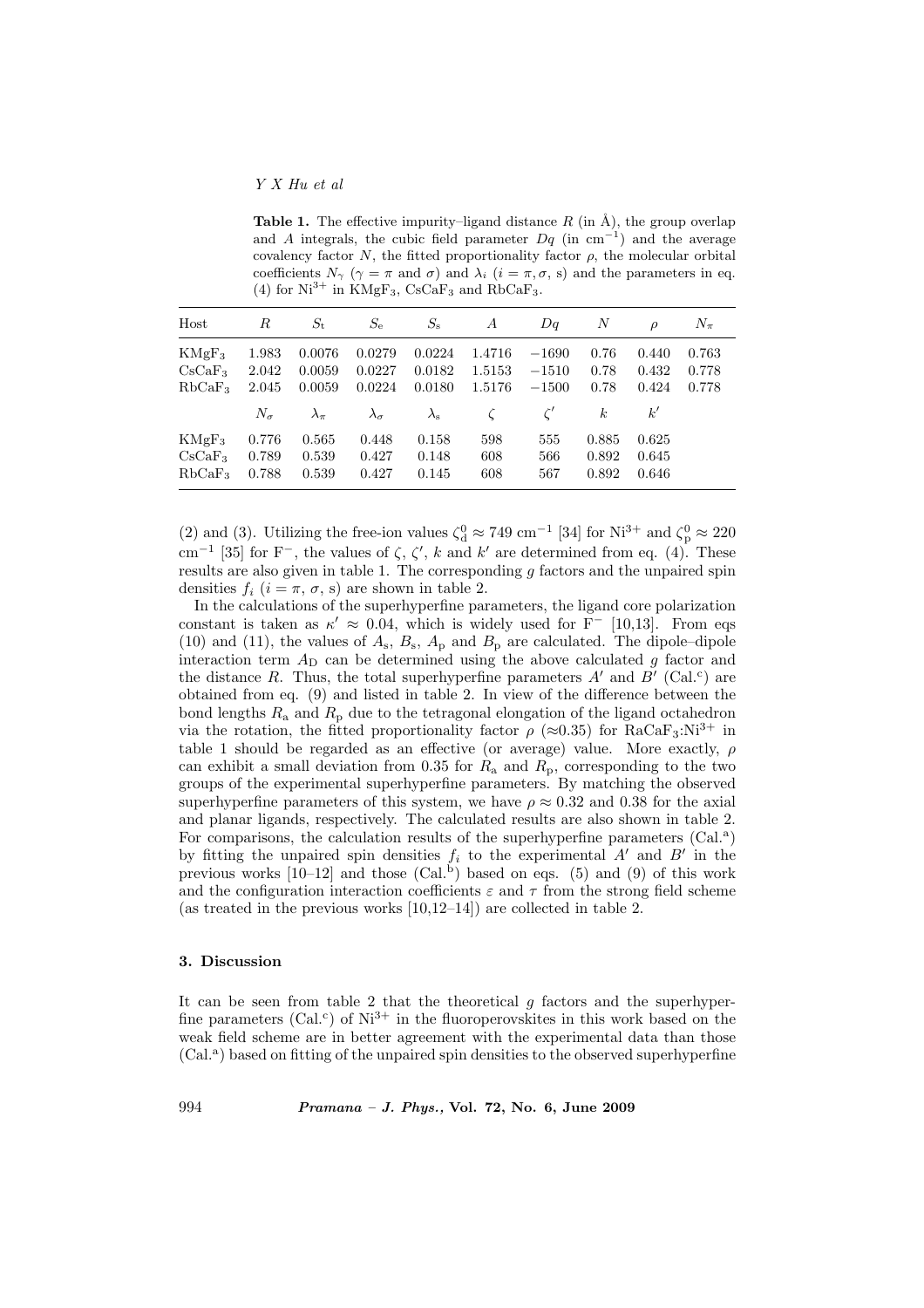| Host                           |                                                                              | $\mathfrak{g}$             | $A^{\prime}$                | B'                      | $f_{\sigma}(\%)$  | $f_{\pi}(\%)$     | $f_{\rm s}$ $(\%)$   |
|--------------------------------|------------------------------------------------------------------------------|----------------------------|-----------------------------|-------------------------|-------------------|-------------------|----------------------|
| $KMgF_3$                       | Cal. <sup>a</sup><br>Cal <sup>b</sup>                                        | 4.233                      | 151<br>162                  | 36<br>18                | 8.5<br>5.2        | 8.5<br>6.1        | 0.72<br>0.65         |
|                                | $Cal.$ <sup>c</sup><br>Exp. [10]                                             | 4.160<br>4.163(1)          | 150<br>147(1)               | 22<br>24(1)             | 5.2               | 6.1               | 0.65                 |
| CsCaF <sub>3</sub>             | Cal. <sup>a</sup><br>Cal. <sup>b</sup><br>$Cal.$ <sup>c</sup><br>Exp. $[11]$ | 4.237<br>4.186<br>4.183    | 145<br>148<br>141<br>141    | 31<br>14<br>17<br>18    | 8.5<br>4.8<br>4.8 | 8.5<br>5.7<br>5.7 | 0.65<br>0.58<br>0.58 |
| $RbCaF_3$<br>$(\text{planar})$ | Cal. <sup>a</sup><br>Cal. <sup>b</sup><br>Cal <sup>c</sup><br>Exp. $[12]$    | 4.242<br>4.191<br>4.191(3) | 153<br>151<br>144<br>149(2) | 32<br>16<br>19<br>18(2) | 9.2<br>4.8<br>4.8 | 9.2<br>5.7<br>5.7 | 0.67<br>0.61<br>0.60 |
| $RbCaF_3$<br>(axial)           | Cal. <sup>a</sup><br>$Cal.^{\rm b}$<br>Cal <sup>c</sup><br>Exp. $[12]$       | 4.242<br>4.191<br>4.191(3) | 136<br>142<br>135<br>132(2) | 28<br>12<br>15<br>17(2) | 7.9<br>4.8<br>4.8 | 7.9<br>5.7<br>5.7 | 0.61<br>0.51<br>0.51 |

**Table 2.** The g factors and the superhyperfine parameters (in  $10^{-4}$  cm<sup>-1</sup>) as

well as the unpaired spin densities  $f_i$  for  $Ni^{3+}$  in the fluoroperovskites.

Studies of the q factors and the superhyperfine parameters for  $Ni^{3+}$ 

<sup>a</sup>Calculations based on fitting of the unpaired spin densities  $f_i$  to the experimental  $A'$  and  $B'$  in the previous works [10,12–14].

 $b$ Calculations based on eqs (5) and (9) in this work and the configuration interaction coefficients  $\varepsilon$  and  $\tau$  determined from the strong field scheme.

 $c$ Calculations based on eqs (5) and (9) and the configuration interaction coefficients  $\varepsilon$  and  $\tau$  determined from the weak field scheme (i.e., eq. (8)).

parameters and those (Cal.<sup>b</sup>) based on the present formulas and the strong field scheme [10,12–14]. More importantly, the related molecular orbital and configuration interaction coefficients are quantitatively and uniformly determined from the cluster approach in the present calculations, with only one adjustable parameter (the proportionality factor  $\rho$ ). Therefore, the theoretical model and formulas established from the cluster approach and the weak field scheme in this work can be regarded as more reasonable.

 $(1)$  The magnitudes of the superhyperfine parameters of Ni<sup>3+</sup> in the fluoroperovskites can be illustrated from the Ni–F distance  $R$  in these systems. The larger the distance  $R$ , the smaller the covalency, the cubic field parameter  $Dq$  and the configuration interaction coefficient  $\tau$  (or the orbital admixture coefficients  $\lambda_i$ ) and hence the larger the k' and  $\zeta'$ , the larger is the resulting g factor (i.e., the order KMgF<sub>3</sub>: $Ni^{3+} < CsCaF_3:Ni^{3+} < RbCaF_3:Ni^{3+}$ ). This point is also supported by the experimental g factors of isoelectronic  $\text{Co}^{2+}$  in some fluoroperovskites (i.e.,  ${\rm LiBaF_3:Co^{2+}~<~KMgF_3:Co^{2+}~<~KZnF_3:Co^{2+}~<~CSCdF_3:Co^{2+}~~[10,35-37]).}$  On the other hand, the magnitudes of the unpaired spin densities  $f_i$  decrease quadratically with the decrease of the orbital admixture coefficients  $\lambda_i$ , which decrease with increase in the distance  $R$  (see tables 1 and 2). Consequently, the total superhyperfine parameters also obey the same (decreasing) tendency. The above decrease in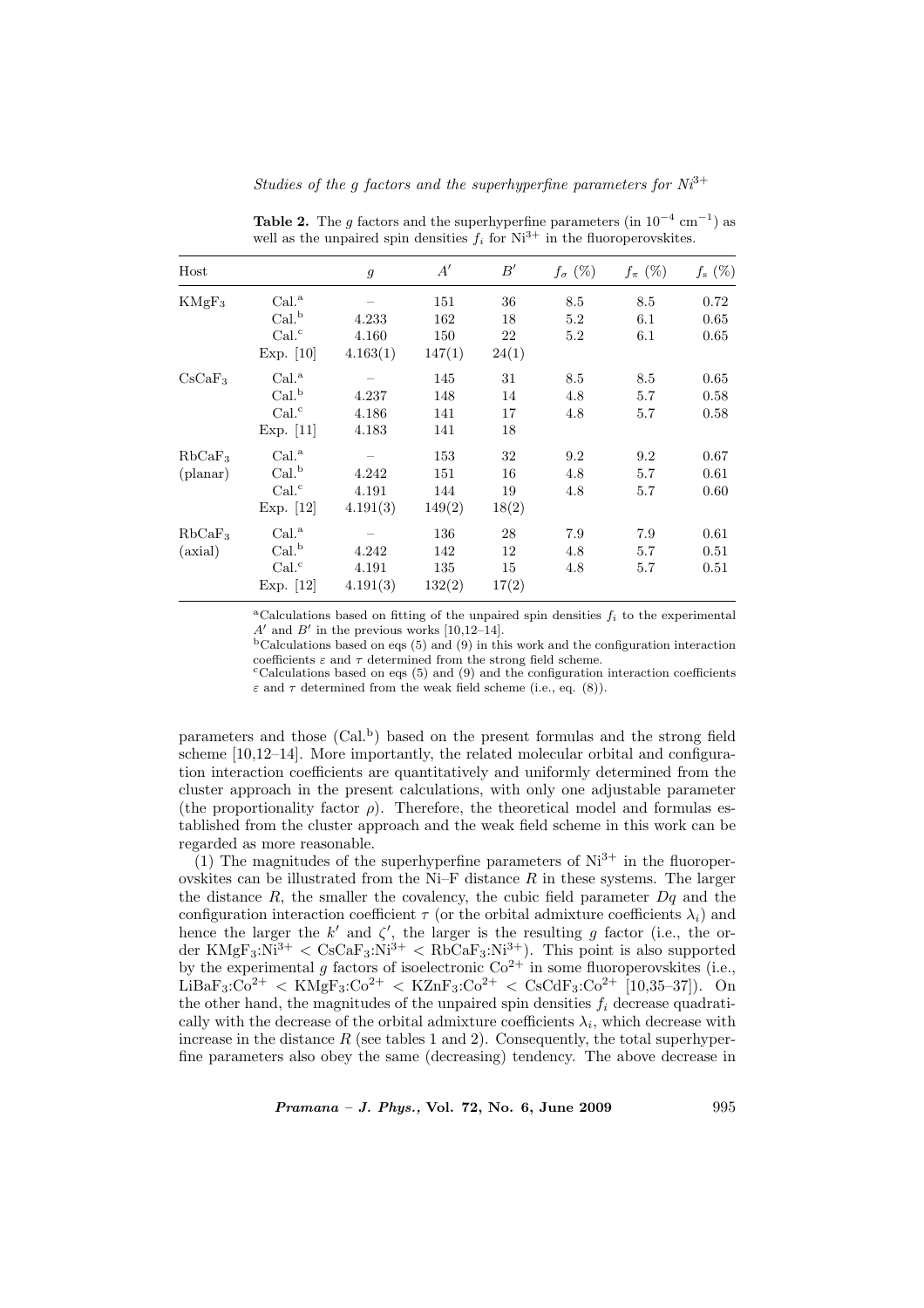the superhyperfine parameters with increasing bond lengths was widely supported by the studies of various transition metal ions (e.g.,  $\tilde{C}o^{2+}$ , Mn<sup>2+</sup> and Fe<sup>3+</sup>) in fluorides [18].

(2) Although the order is  $KMgF_3 < RbCaF_3 < CsCaF_3$  for the host cation–anion distance  $R_H$  [3], the effective local impurity–ligand distance R satisfies KMgF<sub>3</sub> <  $CsCaF<sub>3</sub>$  < RbCaF<sub>3</sub> due to the size mismatching substitution and the tetragonal elongation of the ligand octahedron during the phase transition in  $RbCaF_3:Ni^{3+}$ . As a result, the effective distance  $R$  approximately exhibits a reduction of 0.01, 0.22 and 0.192 Å for  $Ni^{3+}$  in  $KMgF_3$ ,  $CsCaF_3$  and  $RbCaF_3$ , respectively. This point is qualitatively in agreement with the previous estimations of  $R$  ( $\approx$ 1.99, 2.01 and  $2.013 \text{ Å}$ ) of these systems based on the analysis of the superhyperfine parameters [11] and can be regarded as reasonable. Further, for the tetragonally elongated octahedral  $[NiF_6]^{3-}$  cluster in RbCaF<sub>3</sub>:N<sub>1</sub><sup>3+</sup>, the relative relaxation of the axial bond length  $R_a$  (≈2.056 Å) as compared with the planar  $R_p$  (≈2.04 Å) can also account for the slightly lower values of the experimental superhyperfine parameters for the axial fluorine ligands [12]. Interestingly, the relative elongation ( $\approx 0.8\%$ ) of the axial impurity–ligand distance obtained in this work from the phase transition analysis is also comparable with that  $(\approx 1\%)$  in the previous work [11] by fitting the experimental superhyperfine parameters. Therefore, the information about the local structures for  $Ni^{3+}$  in the fluoroperovskites acquired in this work can be regarded as suitable.

(3) The adjusted proportionality factors  $\rho$  obtained in this work are lower than unit, suggesting that the ratio  $\lambda_s/S_s$  is no more than half of  $\lambda_{\sigma}/S_{\sigma}$ . This point can be attributed to the less admixture of the 3d orbital of  $Ni^{3+'}$  with the 2s orbital of F<sup>−</sup> than that with the 2p one of F<sup>−</sup>, since the 2s orbital is more compact than the 2p one for the same ligand. Further, the order  $KMgF_3:Ni^{3+} > CsCaF_3:Ni^{3+} >$  $RbCaF_3:Ni^{3+}$  for the proportionality factor  $\rho$  is also consistent with that for the group overlap integrals (see table 1) with increase in the effective Ni–F distance  $R$ . This tentatively indicates more rapid decrease of the Ni<sup>3+</sup> 3d orbital admixture with the  $F^-$  2s orbital than that with the  $F^-$  2p one as R increases.

 $(4)$  The results  $(Cal^a$  and  $Cal^b)$  based on the strong field scheme are not as good as those  $(Cal^c)$  based on the weak field scheme. In particular, the g factors are larger than the experimental data due to the smaller configuration interaction coefficients  $\tau (\sim 0.17)$  based on the strong field scheme, when compared with those  $(\sim 0.3)$  based on the weak field scheme. Meanwhile, the calculated A' and B' for all the systems in this work are also slightly better than those in the previous works by fitting the experimental superhyperfine parameters based on the strong field scheme  $[10,12-14]$ . This means that the crystal fields around  $Ni<sup>3+</sup>$  in the fluoroperovskites can be reasonably treated as weak field case, and then some improvement is achieved for the g factors and the superhyperfine parameters from the cluster approach in this work. In addition, the present calculations can also be applicable to other  $3d^7$ ions (e.g.,  $Co^{2+}$ ,  $Fe^{+}$ ) in fluoroperovskites.

#### Acknowledgement

This work was supported by the support program for Academic Excellence of UESTC.